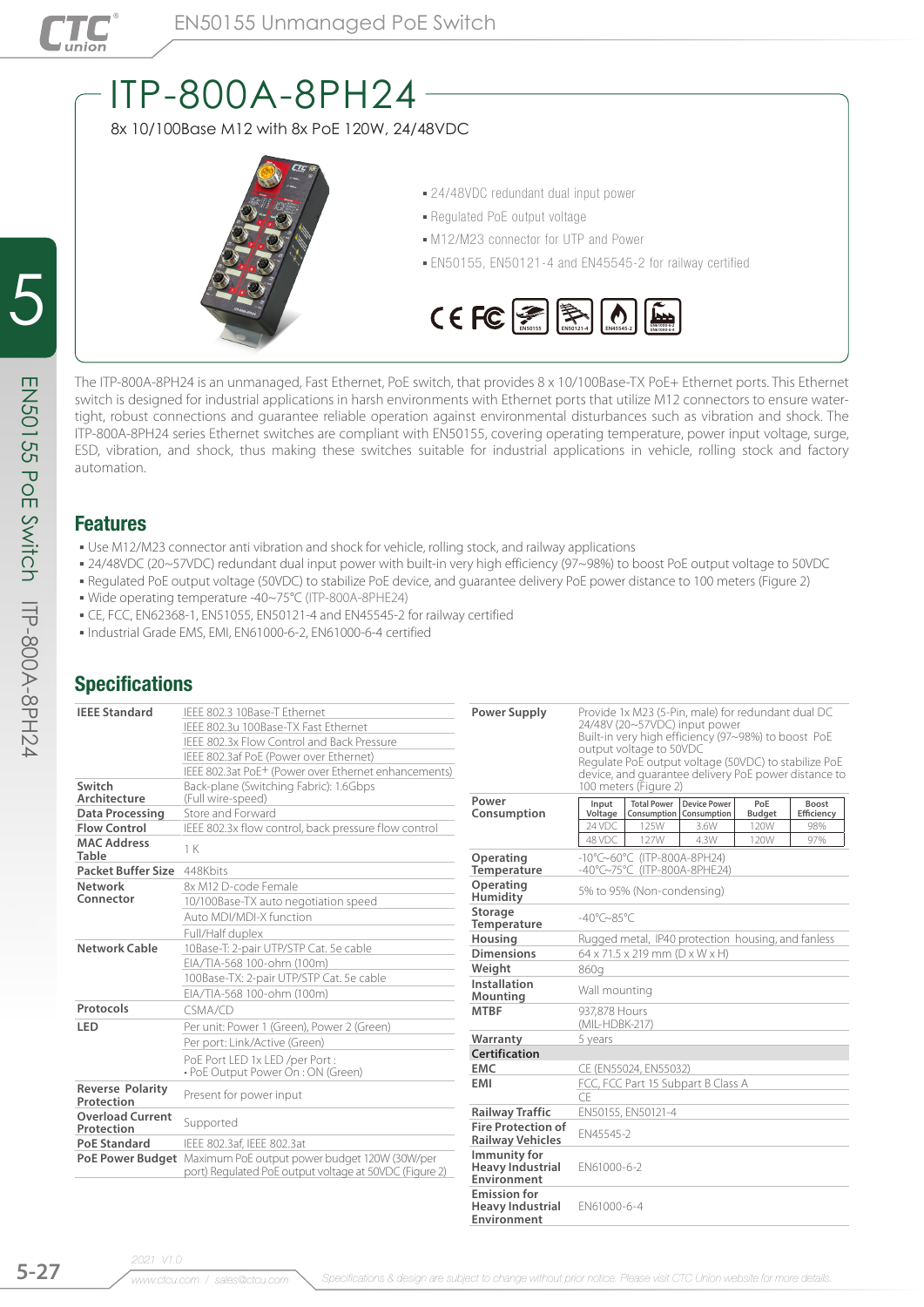

| Safety    | FN62368-1      |
|-----------|----------------|
| Shock     | IFC 61373      |
| Freefall  | IFC 60068-2-32 |
| Vibration | IFC 61373      |

## Application

**EMS** 

**Figure 1 :** EN50155 PoE switch in smart Bus application



**Figure 2 :** High efficiency boost technology for PoE



**Dimensions** 





ITP-800A-8PH24

5

EN50155 PoE Switch

EN50155 PoE Switch IIP-800A-8PH24

*2021 V1.0*